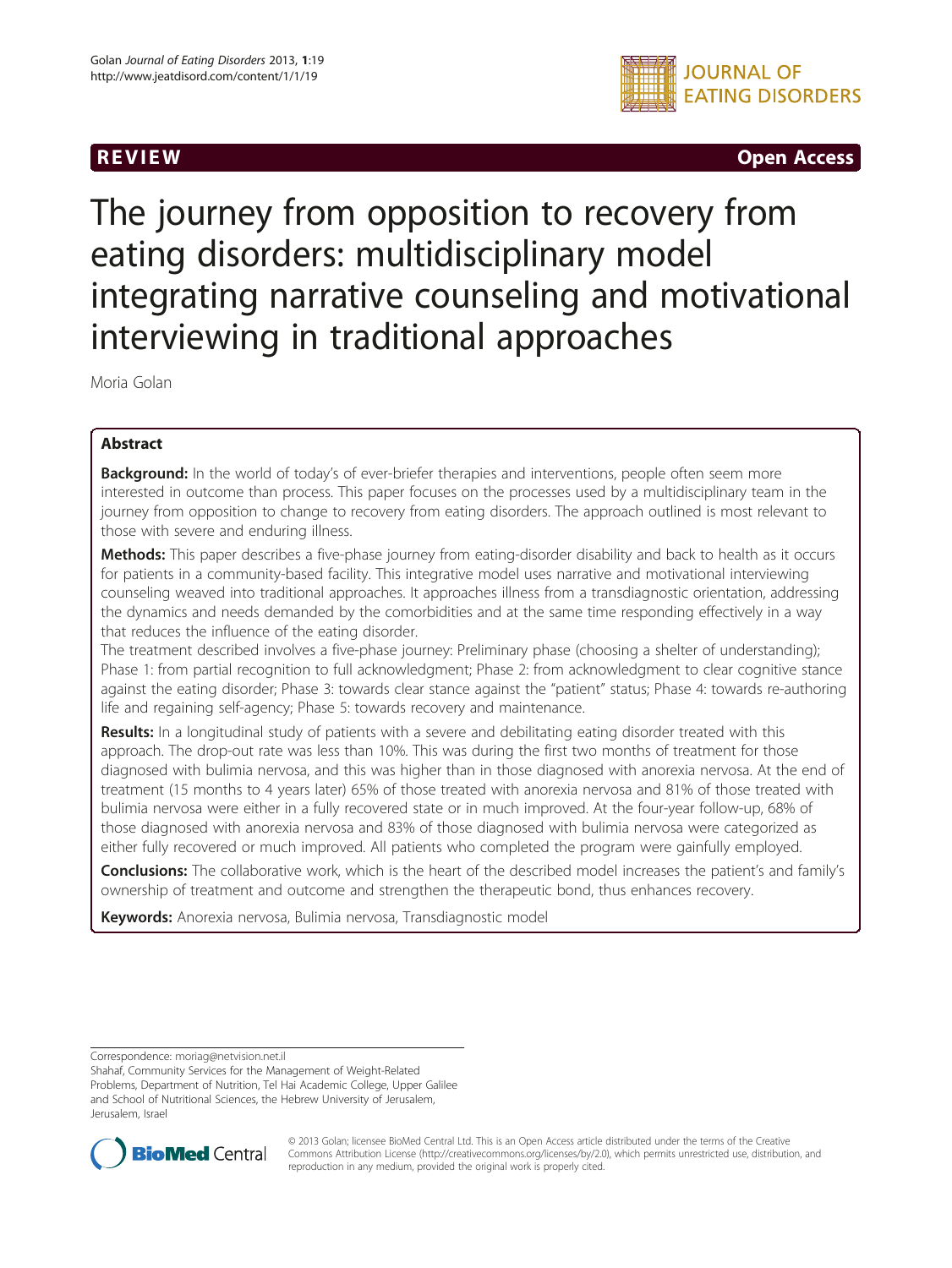### Introduction

The eating disorders Anorexia Nervosa (AN) and Bulimia Nervosa (BN) are severe psychiatric disorders that most commonly begin during adolescence; the teenage years form a critical period of significant changes in both biological and psychosocial development. Patients with eating disorders (EDs) often experience other psychiatric disorders. Axis I psychiatric disorders (including depression, anxiety, body dysmorphic disorder, or addiction disorders) and Axis II personality disorders (particularly borderline personality disorder) are frequently seen [[1\]](#page-7-0). The characteristics of these concurrent conditions increase the complexity of treatment and necessitate additional counseling skills [[1\]](#page-7-0).

Ambivalence regarding recovery has been understood by the different theorists as expressions of selfless souls with difficulties in achieving self-regulation, calming, soothing, and vitalizing [[2,3\]](#page-7-0).

It may present defenses against high-reward dependence, arrested self-development [[4-6](#page-7-0)], negative perceived reality due to ego weakness, anxiety, and interpersonal factors [\[7,8](#page-7-0)].

Resisting treatment is actually a considerable investment in the patient's need to maintain control over his/ her internal and external worlds and the objects within them [[9\]](#page-7-0), a way to remain immature, with no responsibilities, adoption of narrow views, and protection from life's demands. Thus the ED is less about food and weight than about trying to protect the sufferer from facing social, familial, or personal pressures [[10,11\]](#page-7-0). By refocusing one's attention onto weight, shape, and eating, one gains a sense of emotional control and a sense of accomplishment. Moreover, by eating and/or by losing weight, patients attempt to reduce anxiety and elevate their mood, at least in the short term [[12-14](#page-7-0)]. The ED thus provides a sense of achievement [[15](#page-7-0)] and becomes a way of control [[16](#page-7-0)]. Therefore, it is not surprising that most ED patients are ambivalent about change and the more severe ED patients are either in denial and/or opposition to change [[17\]](#page-7-0). Pryor, Johnson, Wiederman, and Boswell have stated that "deniers" often maintain a sense of arrogance and superiority with respect to their anorexic symptoms. They seem to view themselves as superior to other people who are "weak" and "give in" to bodily needs and desires and undervalue the cost of the illness and the self-harm it causes [[18\]](#page-7-0). Only a few empirical studies exist to allow a data-based examination of the proportion of patients who are ambivalent about recovery. Yet, Blake et al. reported that 23.5% of the 51 AN patients attending a clinic (mean age: 27 years) were found to be in the precontemplation stage [[19\]](#page-7-0). Watson et al. reported that 83.4% of patients admitted to a tertiary care university hospital over seven years did so for voluntary treatment  $(N = 331)$ , while 16.6% were

legally committed for involuntary treatment  $(N = 66)$ [[20\]](#page-7-0). Thus, a collaborative approach rather than a hierarchical approach was suggested. This relates to the patient as a partner in the management of eating disorders, and is the heart of the described model.

#### Collaborative approach

The complexity of EDs calls for a collaborative approach by a multidisciplinary team of mental health, nutrition, and medical specialists [[21\]](#page-7-0). Since co-morbidity for patients with EDs is the rule rather than the exception, recommendations emphasize the importance of specialized care for the treatment of EDs, as well as an intervention model that approaches illnesses from a transdiagnostic orientation, which addresses the dynamics and needs of co-morbidities while treating the ED effectively [[21,22\]](#page-7-0). Pluralism, consumerism, mobility, and increasing access to news, entertainment, and other features of the post-modern world have suggested multiple therapeutic approaches such as narrative therapy and motivational interviewing. Those modalities are currently nested within traditional approaches (psychodynamic and interpersonal psychotherapy, dialectical behavioral therapy, cognitive behavioral therapy (CBT) and family therapy) creating an integrative approach.

Most experts agree that, outpatient family therapy and CBT are a first-line treatments for patients with EDs whose duration of illness has been brief. Severe eating disorders often require a comprehensive and longer intervention [[1,22,23\]](#page-7-0). Fairburn et al. [[24\]](#page-7-0) reported that a transdiagnostic CBT appeared to be suitable for the majority of outpatients with an ED. They found that patients with complex psychopathology responded better to CBT that addressed the following maintaining factors: marked mood intolerance, clinical perfectionism, low self-esteem, or interpersonal difficulties. Our treatment model focuses on the second group which often suffers from enduring illness. As Vanderlinden suggested, "treatment can – in some cases – be better and more effectively planned by analysing in more detail the psychopathological or developmental pathway into the eating disorder." This also holds true in cases that fit well within a transdiagnostic view on eating disorders [[25](#page-7-0)].

Such an integrative approach (Additional file [1](#page-6-0): Table S1) has been used in our organization for more than 15 years for patients with severe and enduring illness. We have followed 645 patients with severe eating disorders (258 with anorexia nervosa and 387 with bulimia nervosa), most of whom entered the program when facing difficulties in maintaining regular functioning. Fewer than 10% of patients dropped out during the first two months of treatment (12% among patients diagnosed with BN and 8% among those with AN). Treatment outcomes were assessed using a Global Clinical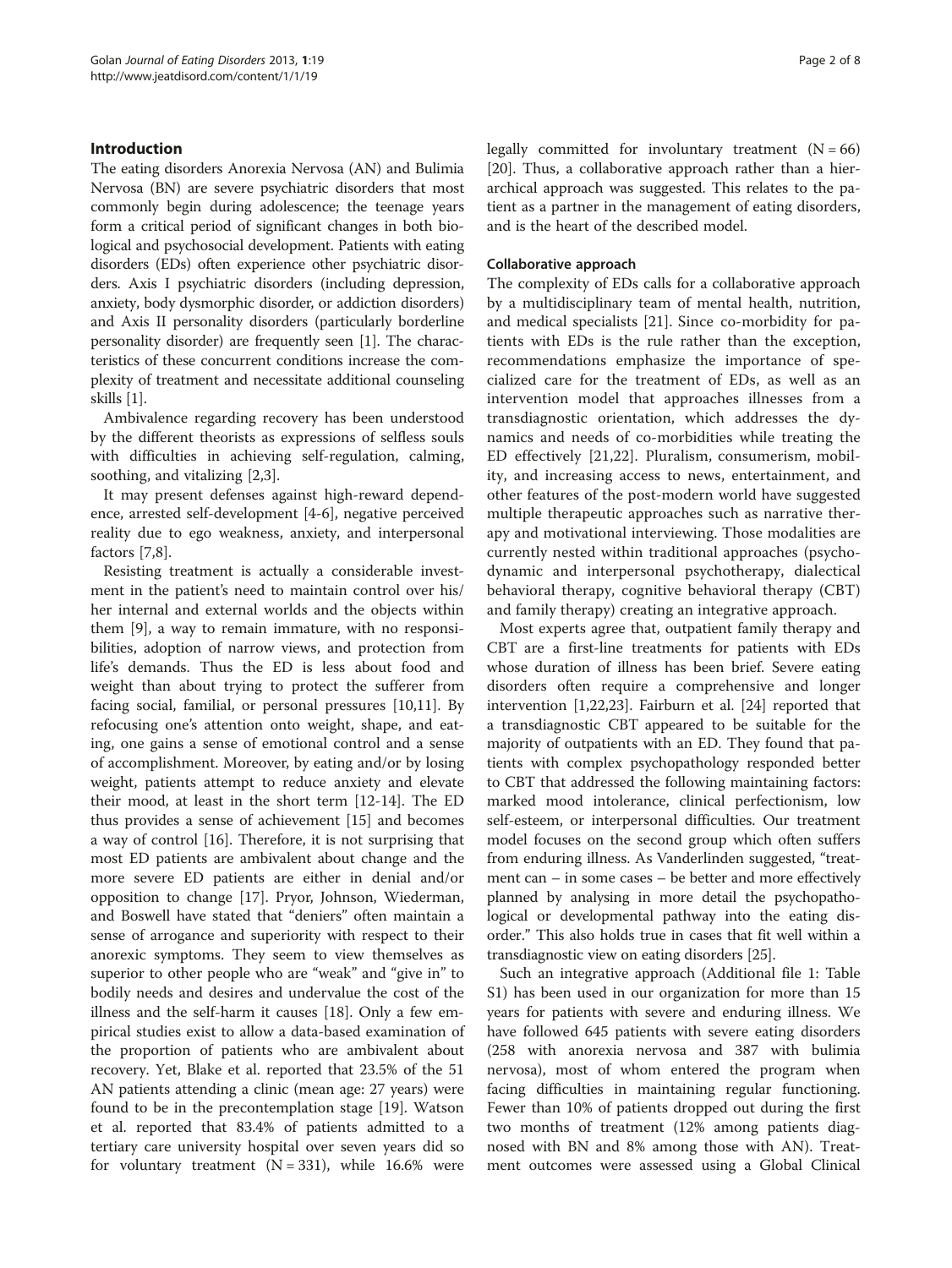Score based on the Average Outcome Score developed by Garfinkel et al. [\[26](#page-7-0)]. Using this scale remission is when weight is maintained at 15% of ideal body weight, menstruation is regular for at least 12 months purging behaviors are absent, eating habits are normalized and there is good social adjustment as evidenced by being employed or getting back to school. Research assistants blind to the treatment condition administered pre and post intervention measures.

Treatment duration ranged between 15 months to four years. At the end of treatment 69% of those diagnosed with AN and 81%of those diagnosed with BN were in a fully recovered state or much improved. "Fully recovered" was defined as full remission lasting more than 12 months. "Much improved" was defined as partial remission, with infrequent occurrence of the symptoms as well as full occupational and social functioning. All the recovered patients terminated the treatment with mutual consent. Those who were much improved declined regular care and only attended follow-up sessions.

Patients were followed up four year following end of treatment. At this time 68% of those treated with AN and 8% of those treated with BN were categorized as fully recovered or much improved. All patients who completed the program were gainfully employed [[27](#page-7-0),[28](#page-7-0)].

As described above, the model was used with severely ill patients who had failed to achieve improvement with previous interventions provided by ED clinics and ho had an illness duration between 6 and7 years. Demographic and clinical features are described in Table 1. Most has functional difficulties due to the eating disorder and the goals of treatment were regaining selfagency and developing a cohesive self.

This present paper focuses on the process engaged by a multidisciplinary team in the journey from opposition to change to recovery from eating disorders, employed with these severe patients. It provides a description of the clinical model developed for the multidisciplinary work when treating eating disorders proceeded by a short summary of the mantra and major skills used in narrative therapy and motivational interviewing. Both techniques are integrated within traditional approaches.

# Integrating narrative counseling and motivational interviewing in traditional approaches

In contrast to some past approaches, which relied on authority and a relationship of power, narrative and motivational counseling share a reliance on the clients' personal agency [\[29](#page-7-0)-[32\]](#page-7-0). Both encourage collaboration, evocation, autonomy, and compassion, while empowering patients and striving to help them achieve what is

|  |  | Table 1 Baseline demographic and clinical features of subjects (Mean ± SD) |  |  |  |  |  |
|--|--|----------------------------------------------------------------------------|--|--|--|--|--|
|--|--|----------------------------------------------------------------------------|--|--|--|--|--|

|                                                           | <b>Bulimia nervosa</b>   | Anorexia nervosa<br>(Mean $\pm$ SD) |  |
|-----------------------------------------------------------|--------------------------|-------------------------------------|--|
|                                                           | (Mean $\pm$ SD)          |                                     |  |
|                                                           | $n = 387$                | $n = 258$                           |  |
| Demographic features                                      |                          |                                     |  |
| Age (yrs), range: 11-40                                   | $25.5 \pm 5.1$           | <b>21.0</b> $\pm$ 4.5               |  |
| Duration of Illness (yr.)                                 | $6.54 \pm 6.5$           | $5.7 \pm 3.2$                       |  |
| <b>Previous treatments</b>                                |                          |                                     |  |
| Hospitalization (days)                                    | $16.5 \pm 34$            | $90.5 \pm 112$                      |  |
|                                                           | (median 2)               | (median 45)                         |  |
|                                                           | Range 0-150              | Range 0-330                         |  |
| Previous out-patient facility specializing in ED (months) | $11 \pm 4.2$             | $5.6 \pm 3.1$                       |  |
|                                                           | (median 8)               | (median 5)                          |  |
|                                                           | Range 3-18               | Range 1-11                          |  |
| Symptoms                                                  |                          |                                     |  |
| Body mass index                                           | $22.48 \pm 3.2$          | 16.5 $\pm$ 4.9                      |  |
| Absent of menses (% of patients)                          | $\overline{\phantom{0}}$ | 92%                                 |  |
| Binge eating (% of patients)                              | 100%                     | 50%                                 |  |
| Vomiting (% of patients)                                  | 95%                      | 55%                                 |  |
| Laxative abuse (% of patients)                            | 9.3%                     |                                     |  |
| Co-morbidity                                              |                          |                                     |  |
| Post-Traumatic Stress Disorder (% of patients)            | 4%                       | 1%                                  |  |
| Personality disorders/multi impulsivity (% of patients)   | 58%                      | 34%                                 |  |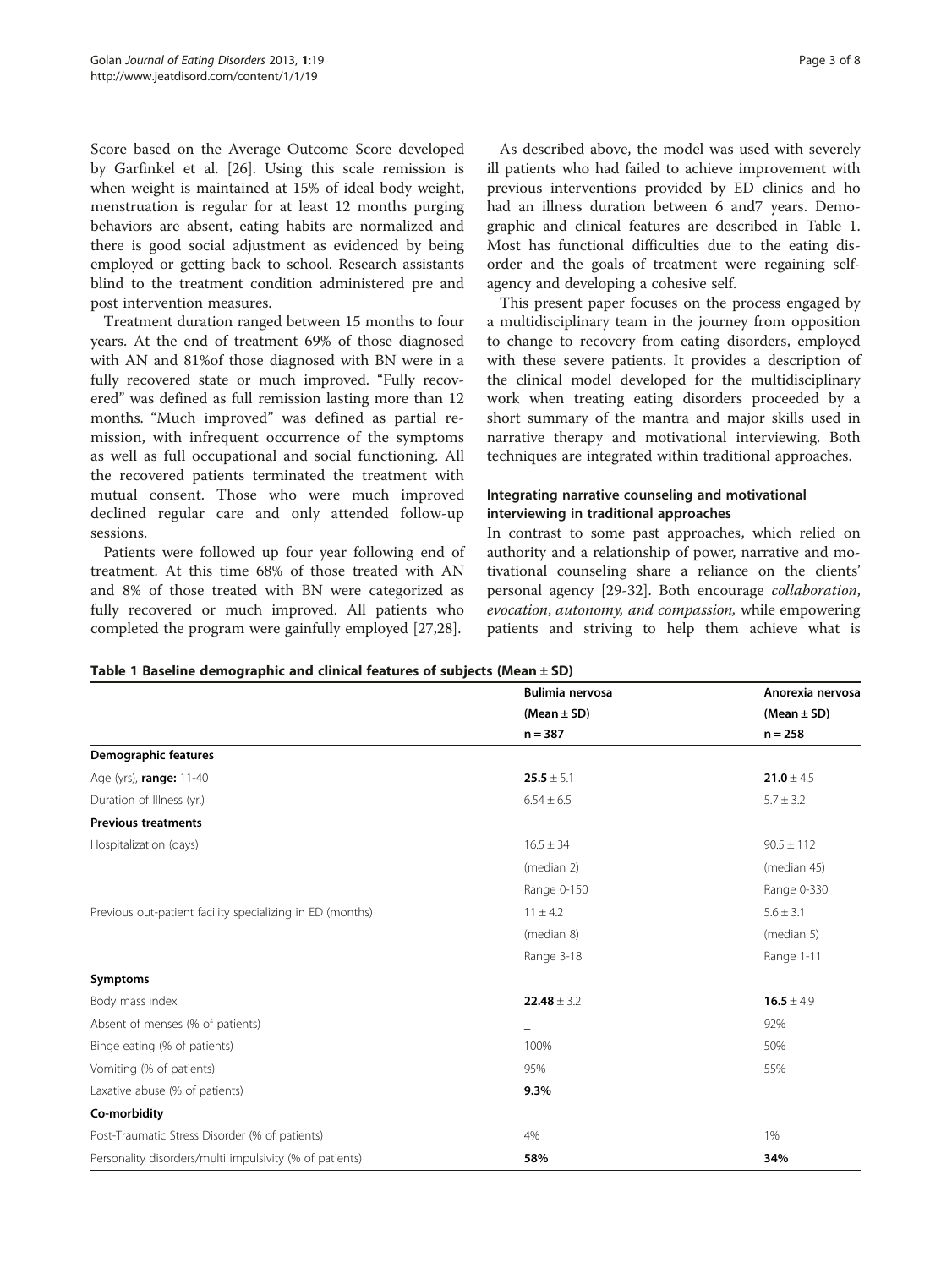important for them, and thus, to avoid behaviors that place them at risk. The two main practices used to achieve it are externalization in narrative therapy [\[32](#page-7-0)]; and OARS (Open ended questions, affirmations, reflections and summarizing) in motivational interviewing (MI) [[33](#page-7-0)].

"The problem is the problem, the person is not the problem" is an oft-quoted maxim of Narrative Therapy. The linguistic practice of externalization [[29](#page-7-0),[34](#page-7-0)] which separates persons from problems, is a playful engaging way to motivate people to face and diminish difficulties. Separating the problem from the person in an externalizing conversation which relieves the pressure of blame and defensiveness.

In order to avoid conflict, resist a righteous stance, and understand clients' motivations in motivational interviewing, the therapist uses open-ended questions, affirmations, reflections, and summarizing to "dance" with ambivalence rather than confront clients [\[32](#page-7-0)]. Williams et al. [\[35\]](#page-7-0) also incorporate motivational interviewing stance in their multidisciplinary community outreach partnership program to develop and maintain a strong working alliance such that treatment is tailored to the client's stage of change.

Both the narrative approach and motivational interviewing focus on change. In motivational interviewing, enhancing self-change talk is a core component. The therapist strategically elicits change talk and consistently responds to it when offered. In narrative therapy, a counselor usually asks, "Where does this knowledge take you? In what way will you respond differently now that you have this knowledge?" The therapist is constantly engaged in looking for "unique outcomes"-exceptions to the problem that would not be predicted by the problem's narrative or story itself and actually assist in creating a preferred story. The idea of "marrying" narrative counseling and motivation interviewing in the treatment of EDs is not unique to our model [\[36](#page-7-0)].

Moreover, others have described a format for a change in ED employing a multidisciplinary team referred as developmental-systemic-feminist therapy, or individual developmental-systemic therapy [\[37\]](#page-7-0). Bryant-Waugh has provided a structured model for treatment which was also developed in the context of working with people with EDs and their families. It employs five steps to achieve change (explore; understand; accept; challenge; change). However, these steps are termed and described from a more traditional therapy-oriented approach, although the mantra is very similar – both refer to the treatment as a "joint task".

Our model was developed firstly to assist patients in understanding the different segments of the process while reflecting the development in the patient pathology and acknowledging the need to resist not just the

ED but also the "sick role". The patient feels protected in the status of being ill, and not only under the ED umbrella. We turn the patients into clients. Secondly, our model provides practitioners with an outline of treatment as well as the appropriate skills when integrating narrative and motivational interviewing counseling. At the same time, it explores the origins and evolution of the eating disorder over time as was suggested by Vanderlinden (25).

Our approach is innovative in that it presents a multilevel, multidisciplinary model that goes beyond that of Prochaska and Di Clemente's [\[38](#page-7-0)]. Like many other models, it was developed in response to parents expression of their longing for a sense of control and location while battling their child's ED.

As a guide map, this model includes five phases along the journey to recovery. We are aware of the risk of over-simplification of an often complex reality when establishing therapeutic models, due to the desire for certainty and comfort, as well as the risk of falling into the trap of "knowing." We are also aware of the spiral, as opposed to linear, nature of the change process.

This model offers another view and thus extends the literature rather than replace those views that already exist (Figure [1](#page-4-0)).

#### Eating disorders and the interdisciplinary team

The key to providing quality care for people with EDs and co-morbidities is to coordinate the effort and recommendations of each member of the multidisciplinary team of mental health, nutrition, and medical specialists, who are often unilaterally involved in the initial evaluation and subsequent treatment. This is done with a collaborative approach [[1,39,40\]](#page-7-0). Such multidisciplinary networks may vary by healthcare setting and/or by country. However, the use of a multidisciplinary approach allows diagnostic conclusions and the subsequent plan for treatment to reflect the input and collaboration of the multiple disciplines and centralization of documentation related to the initial evaluation and treatment reports.

Such coordinated multidisciplinary care can influence the course of EDs. The way in which physical and mental health services work together is arguably one of the most important elements of effective care. To that end, a shared understanding of EDs is essential [[41\]](#page-7-0).

This manuscript will describe the functional roles of each of the disciplines in the proposed model and the security network provided that is tailored to the needs of patients who are affected by EDs, as well as their families. Since we view emotional dysregulation as the core problem in EDs, each patient is allocated at least one type of therapy aimed at improving his/her mood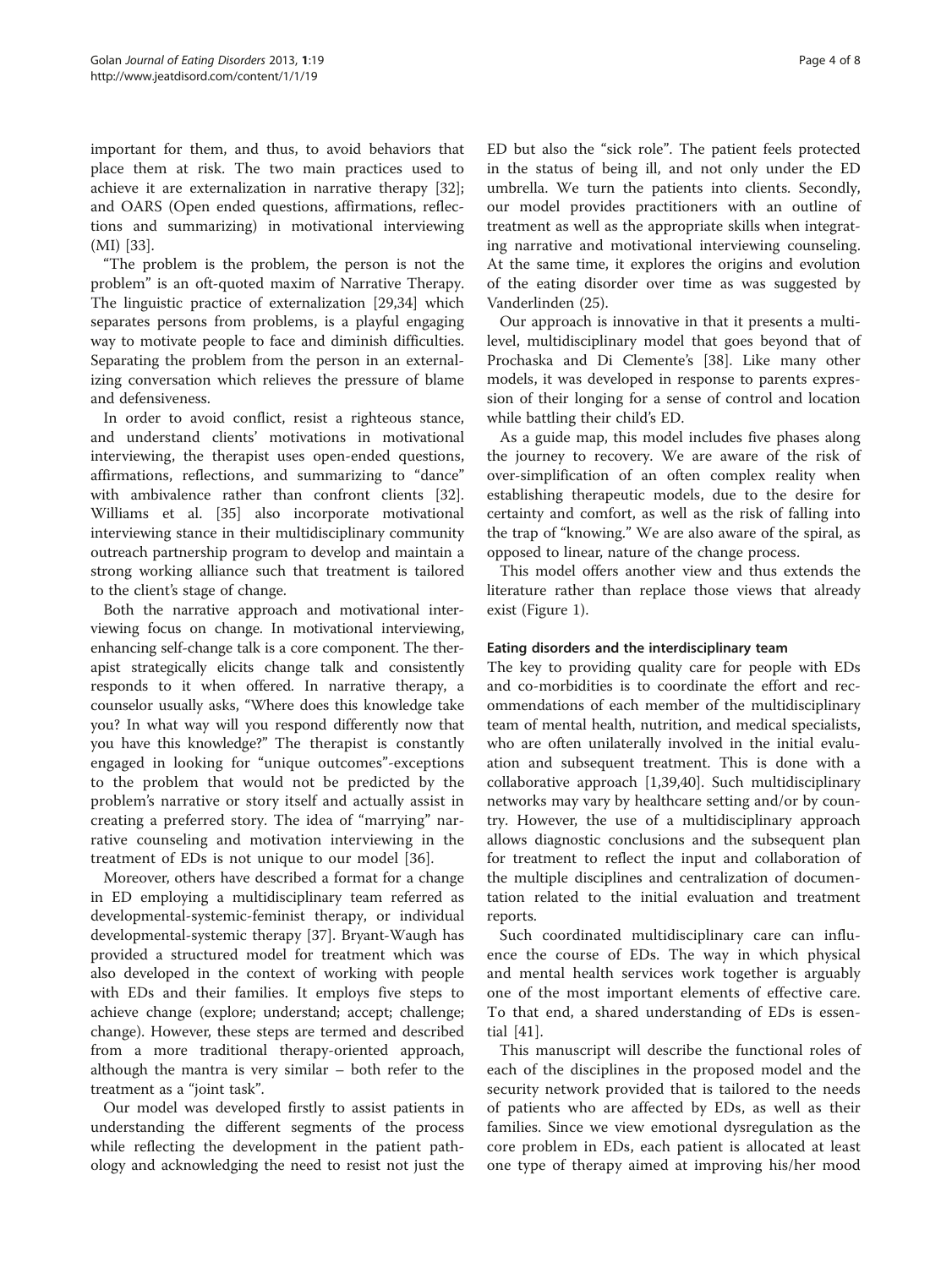<span id="page-4-0"></span>

regulation skills and enhancing an improved emotional states (psychotherapy, art therapy, drama therapy, or biofeedback). Included in therapy are "meaning making" as acceptance and change; active validating of the worth of the individual; and mindfulness skills intended to substitute sensual activities for food satiety.

Parents are invited to participate in a psycho-educational support group where they receive information and emotional support from the group facilitators and other parents who share experiences and offer possible solutions. Nutrition counseling, family therapy, and other components of psychiatric management for patients with eating disorders are also important. Also central to the program are therapeutic alliance, coordinated care and collaboration with other clinicians, assessment and monitoring of symptoms and behaviors, and cognitive and behavioral techniques such as stimulus control procedures and strategies aimed at modifying rigid all-or-nothing thinking and perfectionism.

In addition, during the course of an intensive treatment, five % of patients received between 6 to 12 hours per week of contact with clinical mentors. Clinical mentors were social workers, clinical dietitians, or graduate-level psychology students who were trained to connect with clients in an intensive, informal manner. Senior clinical psychologists supervised them once a week, individually and in a group. The mentors addressed the need for a holding and containing environment, as well as the presence of a strong and reliable emotional resource, countering the ED voice and helping the patient voice his/her own values. They served as meal companions and soothing figures, representing a healthy self-caring image, which countered maladapted patterns of interaction, cognition, and behavior. Social skills training as well as leisuretime activities were encouraged [\[28](#page-7-0)].

The process in the journey from patient's opposition to change to recovery

The client journey is demonstrated in Figure 1.

# Preliminary phase

In the preliminary phase, the patient and his/her family underwent an initial evaluation visit that allowed both patient and institute to assess whether the mutual approach fits. This session was first of all an engagement process, aimed at getting to know the client, his/her problem, and how the problem took over his/her life. Ordinarily, this session provided illusionary protection: regulatory issues, fears, desires, self-control issues, social difficulties, personality traits, family conflicts, and the presence of a defensive style (tendency to deny or avoid conflicts). In this session, externalizing conversation was used to position the illness outside the patient and to contradict most patients' perceptions that they themselves are the problem. During this conversation the patient started to understand how the ED and his/her emotional issues were related. We gently unfolded the development of the signs and symptoms of the ED and taught the patient to identify traces of the ED by him/ herself. Some understood, and some did not. Some saw and then forgot. We then asked the patient's permission to invite his/her parents into the room and to share with them the story of how we (s/he and I) understood the problem to have developed.

We re-told the story of the problem, how it invaded the family life, and of which conflicts it took advantage. The patient was then asked to describe why the price had become too high for him/her and what his/her goals were. What were his/her aspirations/life objectives?

• The different budgets that our facility offers were presented, and, with the family, we considered which level of intensity is appropriate for the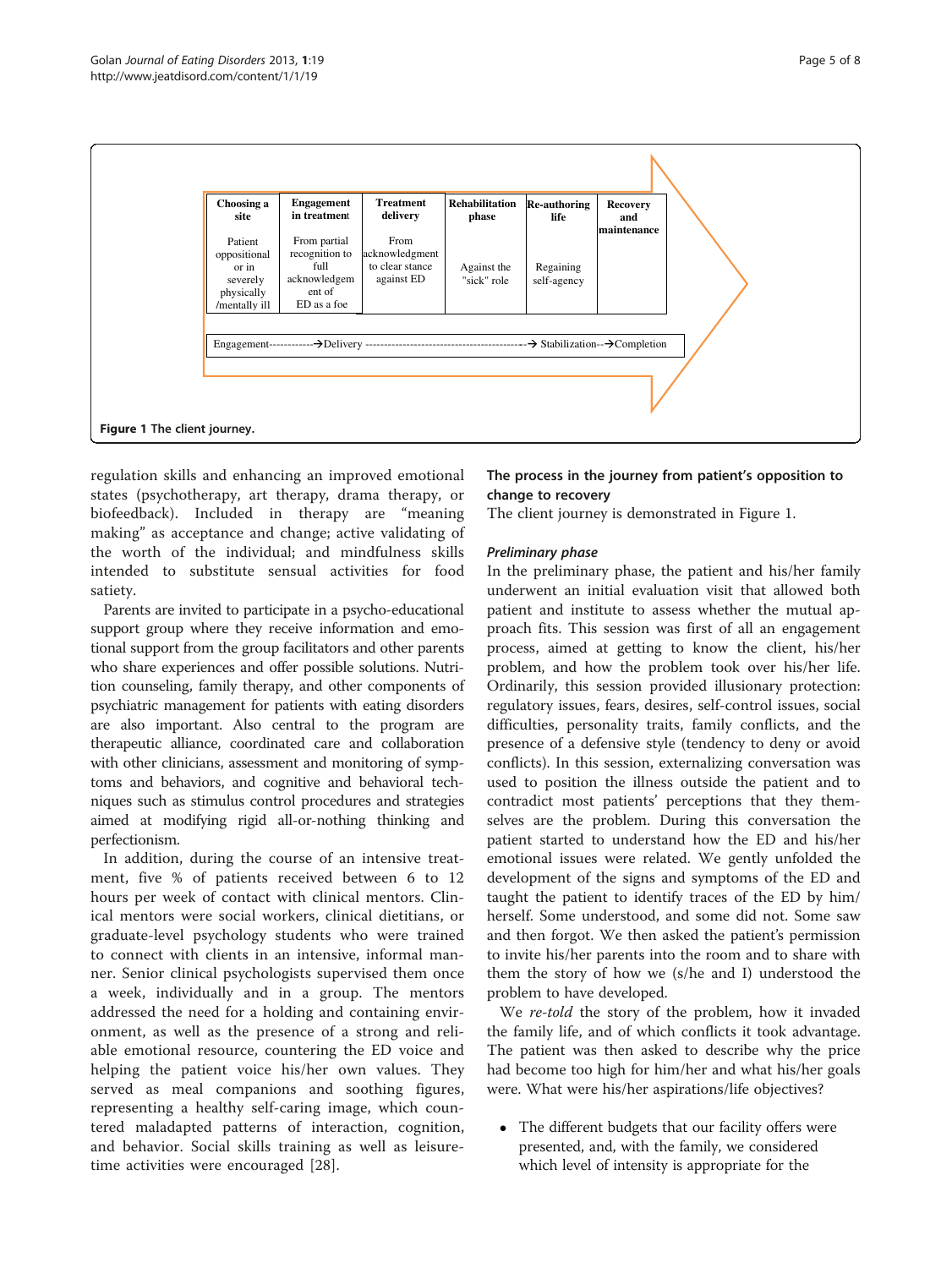patient's physical condition, occupational functioning, and other factors. When a patient felt understood and coul trust the treatment provider, s/ he was more ready to enter a meaningful bond and consider treatment as an option.

 After the parents approved the reframed history of the problem, we set the treatment goals. The goal of the preliminary phase was to engage the patient and parents in an externalizing conversation in order to reveal the prices and motivate the patient to take control of his/her life and fight the disease. This was achieved using a dynamic understanding, motivational interviewing, and narrative practices and ethos.

Phase 1: From partial recognition to full acknowledgment The first phase of the journey was dedicated to mutual acquaintanceship with the patient, with his/her illness, with his/her family, and most of all, effective practices to promote engagement and evoke internal motivation for change.

Most patients started the program with some level of opposition to change or at least perceived disconnect between life difficulties and inconveniencies and the illness' impact. Thus, all team members focused on establishing a therapeutic contract and externalizing the ED's impact on the person's life.

The dietitian assessed the impact of ED on patients' eating habits and physical fitness, recognizing the illness' aims and illusions while assisting the patient to cope with the re-feeding or normalization of eating habits. We took a clear stance against the problem with a firm focus on behavioral goals. We announced clear boundaries and rules, including stages of independence and discussion about which decisions should be mutual and which should not be mutual in each stage. Staff were instructed to clearly communicate that they were not seeking to engage in control battles and were not trying to punish patients with aversive techniques. The role of the patient in the treatment process was equally important to that of the treatment team. In this sense, the patient was an active participant and was accountable for his/her actions in the quest for behavior change and improvement in his/her quality of life.

The psychotherapist focused on the ED's impact on autonomy, life, wishes, and achievements. This included a discussion of what has been taken from the patients, while in family therapy the focus was on what has been taken from the family space by the ED.

Some personalized programs included clinical mentors. These, provided meal companions and soothing figures, representing the healthy self-caring image. They used narrative and motivational interviewing practices to counter maladapted patterns of interaction, cognition,

and behavior as means to foster patients' hostility towards the illness.

In all types of therapies, the process continued with recognizing the ways in which the ED had taken over patients' lives (e.g., via isolation, physical and emotional disappearance, engagement in self-policing, empty/false promises, etc.) The process named the current relationships with the problem, and expressed curiosity about how life might look without the ED. Which of their values did the ED attempt to separate them from? In both motivational interviewing and narrative therapy, we sought to develop a distinction between the patient's current maladaptive state and a more adaptive alternative.

In this way the therapists enlisted patients to form a coalition against the illness, to regain freedom, engaging in change rather than guilt or blame - often the dominant feelings among patients with EDs [[42](#page-7-0)].

Phase 2: from acknowledgment to clear cognitive stance against the ED At this stage most patients followed their trusted figures (parents and therapists), still not having their own internal motivation to recover. Patients perceived the illness as harmful but, at the same time, as a necessary defense strategy against fatness, and thus "agreed" to progress yet were still not "wanting" to progress. During this stage, in all treatment areas, we focused on mapping out anti- and pro-ED steps.

The dietitian continued to externalize and map antiand pro-ED thinking and behaviors related to foods and physical activity, expanding the patient's influence on the problem by using reflection and amplification of unique outcomes [[42](#page-7-0)-[44\]](#page-7-0). (Unique outcomes were exceptions to the problem, events in which the patient's behavior could not be predicted by the problem, and events where patients succeeded in resisting the ED's temptations). Together they discussed learning alternative options to obtaining a good physical feeling and using cognitive behavioral techniques to enhance performance. Responsibility around food was between the patient and family member or mentor in the various domains (food, social, personal, family) and explores how the person is influencing the problem.

In family therapy, we identified the familial dynamics that enabled the ED to originally set in. These included the influence of culture, ethnicity, discourses, sensitivity, guilt, secrets, strangeness, splits, power relations, family structure, family communication, and values important to the family. We also generated a list of pro- and anti-ED steps taken by the family while affirming its stand against the ED, empowering the relationship they gain back with their child.

Psychotherapists and clinical mentors also expanded the patient's influence on the problem by using reflection and amplification of unique outcomes to generate a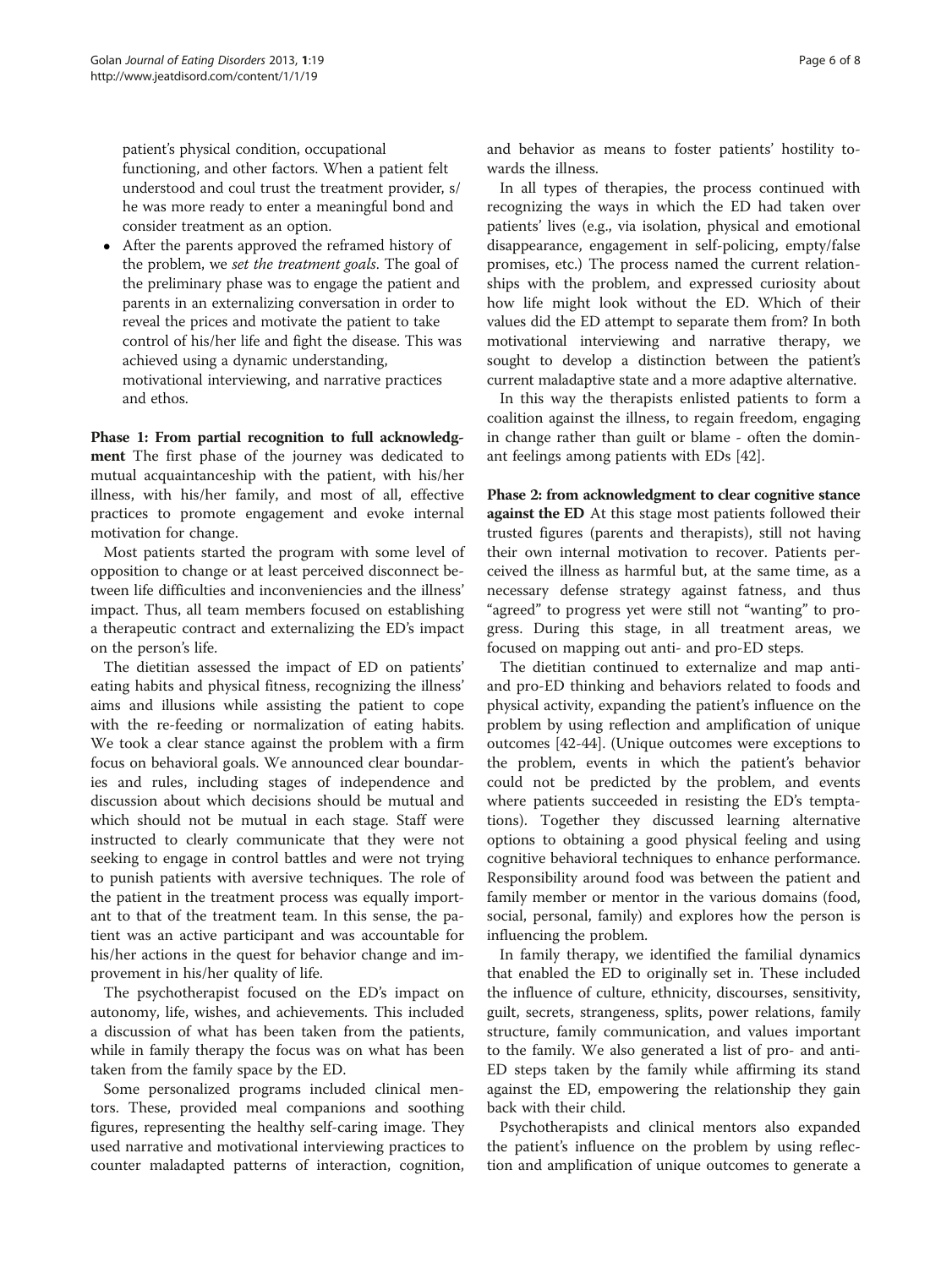<span id="page-6-0"></span>broad description of the skills and knowledge they were drawing on at the time. The next step was to plot an alternative narrative about his/her life and identity.

Phase 3: against the "patient" status – delayed adolescence and rehabilitation phase Most patients entered this stage feeling hostility towards the ED but still favoring the status of being ill. Some described it as a "release from responsibilities, expectations, etc.," and some said that it gave them a sense of control in their lives. Thus, in this stage, counseling focused on enhancing selfefficacy and supporting patients' independence.

This phase lasted as long as it took the body and psyche to "catch up" to the developmental stage of body and mind before the ED began. This might be seen as delayed maturation.

The dietitian focus was on expansion of options around physical goals. Independence and increased flexibility around food is encouraged, along with questioning what is best for the patient and what is important for him/her when noticing rigidity around food issues.

The psychotherapist monitored progress in selfregulation, self-control, and coping skills. Self-identity, values, wishes, events, and other developmental steps achieved during the struggle against the illness are recognized. This was done mainly by paying attention to unique outcomes (narrative practice), naming preferred stories of rebellion against the ED dictatorship and reauthoring the story of individual identity, according to what is explored in each session. They also explored the patient's importance, confidence, and ability [\[45](#page-7-0)] to move beyond the "sick" status and use a series of "miracle questions" drawn from solution-focused therapy [[46\]](#page-7-0) to engage the patient in imagining how his/her life might look if s/he were recovered, independent, and running his/her own life, or how life might look when his/her dreams come true.

In family therapy the focus was around identifying and expanding options towards resisting the illness in general in the family surroundings. This was accomplished by monitoring unique outcomes that expressed stories of stronger familial coping skills and ways of communicating effectively rather than avoidance.

Clinical mentors practiced new experiences around eating with patients, having fun and looking for occupations. When patients perceive themselves as almost normal, mature adolescents, they parted from the clinical mentors.

Phase 4: re-authoring life – stabilization and regaining self-agency In this phase of the ED journey, it seemed that the patient can live without symptoms but would rather not declare this yet.

With the dietitian, conversations focused mainly on assessing what works and monitoring progress towards normal eating behavior. The decisions were transferred

to the patient as long as s/he manages to execute them independently from involvement in the ED. The role of the dietitian was increasingly as a "witness" to the changes. Treatment intensity was gradually reduced, and counseling focused on empowering the patient and establishing outsider-witness practices.

The focus of psychotherapies was to rewrite a new narrative in relation to who the patient was; what s/he wants; and how to manage without an ED. Patients were given the option of telling/performing the stories of their lives before an audience of outsider witnesses [\[42\]](#page-7-0). The outsider validated his/her response by retelling certain aspects of what has been heard. In EDs practice, the patient was interviewed in front of her/his parents, who served as outsider witnesses and reflected on what they have heard and how the values expressed in what they have heard were actually expressed previously in past stations of the patient's history. This empowered the patient's self-agency around the image that was drawn in the room.

Phase 5: recovery and maintenance The patient's eating behaviors, weight status, and other areas of life become almost normal and stable. Treatment intensity was low. Relapse prevention strategies ware practiced, and a follow-up plan is established. This stage varies in its continuity from patient to patient. It was finalized with a structured farewell passage that includes summation of the patient's file: each therapist gathered the specific journey process with his/her patient in a way that they chose.

# Conclusion

Narrative and Motivational counseling can operate beyond the standard margins of therapy by situating the "victims" of the problem (both patient and family) in a position of power with respect to the problem and by their therapeutic stance. The therapists are viewed as influential rather than central, helping the patient and family, with little difference in power among them. The therapists work collaboratively, thereby increasing the patient's and family's ownership of treatment and outcome and strengthening the therapeutic bond. Both the narrative approach and motivational interviewing share reliance on patients' personal agency rather than on a relationship of power. Both encourage collaboration, evocation, and autonomy, as well as compassion, empowerment, and encouragement towards actualization of their self-identified values.

# Additional file

[Additional file 1: Table S1.](http://www.biomedcentral.com/content/supplementary/2050-2974-1-19-S1.docx) Stages of Engagement and Recuperation from Eating Disorders.